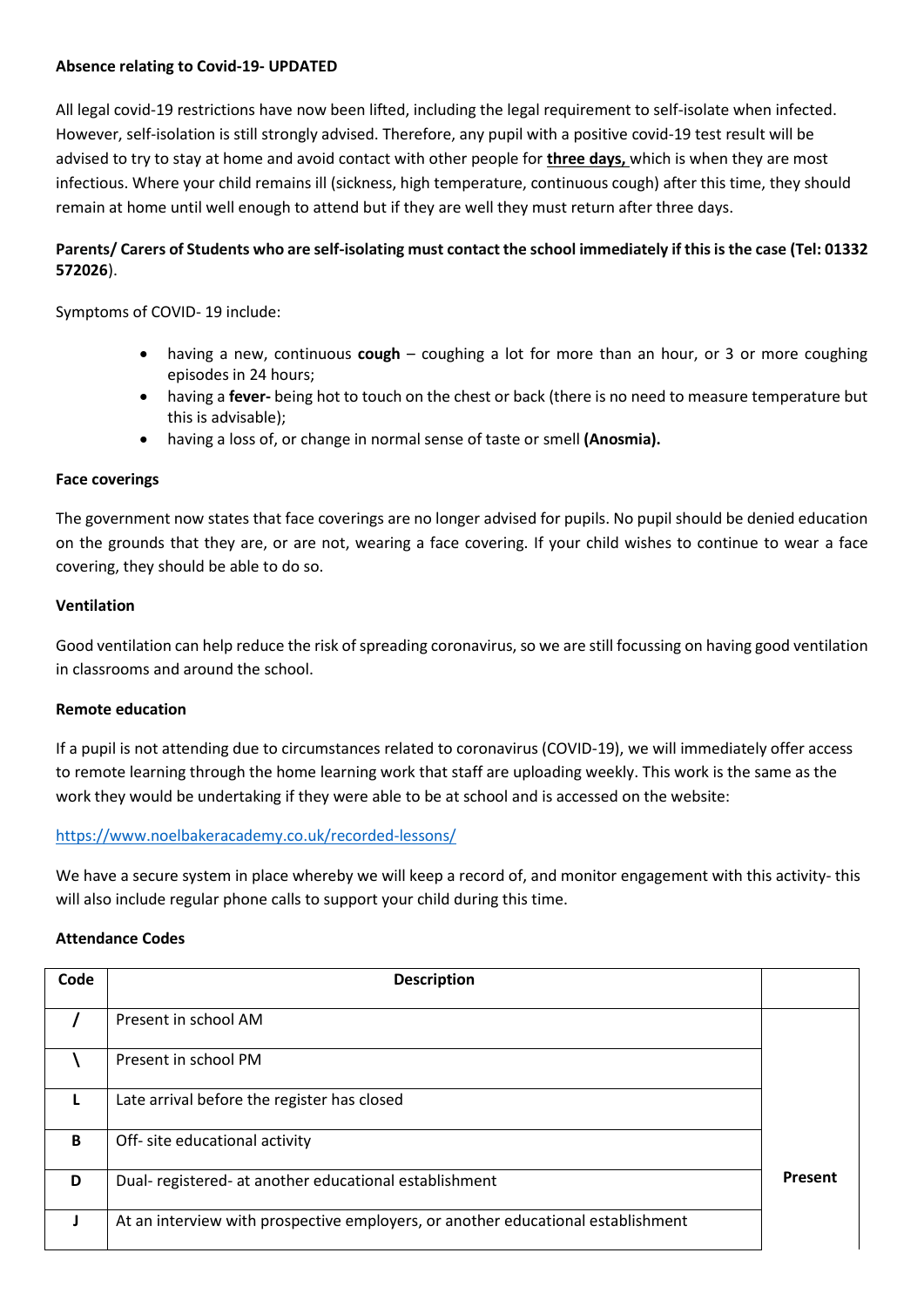| P            | Participating in a supervised sporting activity                                                   |                              |
|--------------|---------------------------------------------------------------------------------------------------|------------------------------|
| v            | Educational visit or trip                                                                         |                              |
| W            | Work experience                                                                                   |                              |
| $\mathsf{C}$ | Leave of absence authorised by the school                                                         |                              |
| E            | Excluded but no alternative provision made                                                        |                              |
| н            | Holiday authorised by the school                                                                  |                              |
| L            | Illness (not medical or dental appointments). SEE BELOW UPDATED 'I' CODES                         |                              |
| M            | Medical or dental appointments                                                                    | <b>Authorised</b><br>Absence |
| R            | Religious observance                                                                              |                              |
| $\mathsf{s}$ | Study leave                                                                                       |                              |
| T            | Gypsy, Roma and Traveller absence                                                                 |                              |
| G            | Holiday not authorised by the school or in excess of the period determined by the<br>Headteacher  |                              |
| N            | Reason for absence not yet provided                                                               | Unauthorised                 |
| $\mathbf 0$  | Absent from school without authorisation                                                          | absence                      |
| U            | Arrived in school after registration closed                                                       |                              |
| X            | Non attending in circumstances relating to coronavirus (COVID-19). SEE BELOW UPDATED<br>'X' CODES | Not counted                  |
| Υ            | Unable to attend due to exceptional circumstances                                                 | as a possible<br>attendance  |
| Z            | Pupil not on admission register                                                                   | in the School                |
| #            | Planned whole or partial school closure                                                           | <b>Census</b>                |